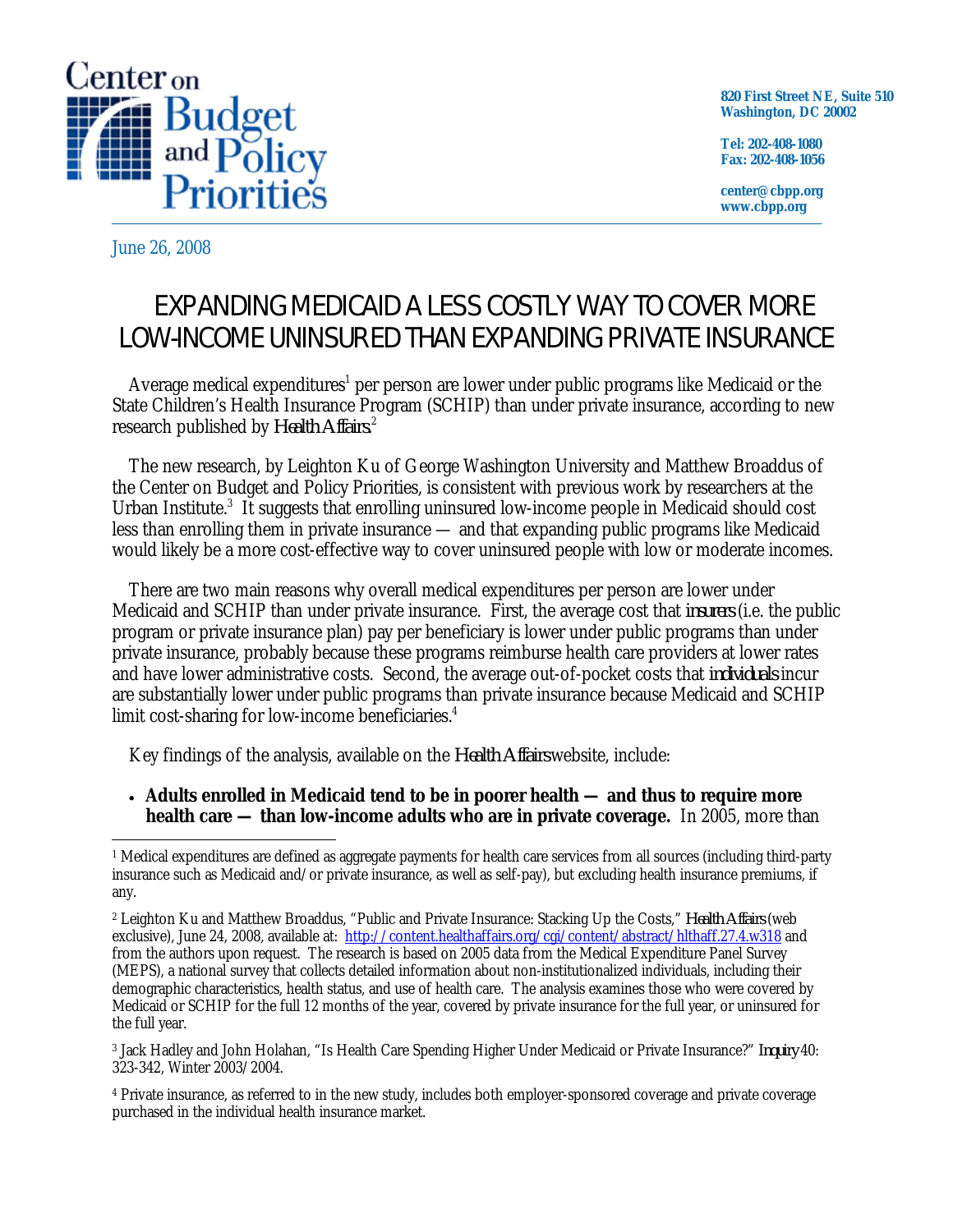one-fourth of low-income adult Medicaid enrollees reported being in fair or poor health, compared to one-eighth of low-income adults enrolled in private insurance. Adult Medicaid enrollees also were more likely to have limitations in completing daily tasks or to suffer from a chronic disease.<sup>5</sup>

- **Adults enrolled in Medicaid are more likely than low-income adults with private coverage to be female, minority, and poor — three groups with higher medical costs.** In 2005, nearly three-fourths of adult Medicaid enrollees were women, compared to slightly more than half of low-income adults enrolled in private coverage. In addition, roughly half of adult Medicaid enrollees were African American or Hispanic, compared to slightly less than one-third of low-income adults with private coverage. Finally, adult Medicaid enrollees were three times as likely to have incomes below the poverty line as their privately insured low-income counterparts. ("Low income" is defined in the study as having household income below 200 percent of the poverty line.) All three of these demographic characteristics are associated with higher medical expenditures.
- **If one fails to adjust for these health and demographic differences, medical expenditures are higher for Medicaid beneficiaries than for those in private insurance.** Average medical expenditures in 2005 for non-elderly, low-income adults in Medicaid were \$4,684 per individual, compared to \$3,669 for the privately insured, and \$1,124 for the uninsured. The privately insured cost less than the Medicaid population primarily because they are healthier and thus use less health care; the uninsured cost the least largely because they receive much less health care than the other groups.
- **After controlling for these health and demographic factors, medical expenditures are substantially higher under private insurance than under Medicaid.** The study finds that, based on the relative average costs of Medicaid and private insurance, total medical expenditures

| <b>TABLE 1</b>                                                     |          |            |               |  |  |  |  |
|--------------------------------------------------------------------|----------|------------|---------------|--|--|--|--|
| <b>Estimated Average Total Medical Expenditures for Low-Income</b> |          |            |               |  |  |  |  |
| Medicaid Beneficiaries, If They Were Covered Instead by Private    |          |            |               |  |  |  |  |
| Insurance, 2005                                                    |          |            |               |  |  |  |  |
|                                                                    | Medicaid | If covered | Difference if |  |  |  |  |
|                                                                    |          | instead by | covered by    |  |  |  |  |
|                                                                    |          | private    | private       |  |  |  |  |
|                                                                    |          | insurance  | insurance     |  |  |  |  |
| Adult, total medical                                               | \$5,671  | \$7,126    | $+ $1,456$    |  |  |  |  |
| expenditures                                                       |          |            |               |  |  |  |  |
| Child, total medical                                               | \$909    | \$1,247    | $+$ \$339     |  |  |  |  |
| expenditures                                                       |          |            |               |  |  |  |  |

for an adult Medicaid enrollee would be 26 percent, or \$1,456, higher, on average, if the individual were enrolled in private coverage rather than Medicaid. Likewise, medical expenditures for a low-income child enrolled in Medicaid would be 37 percent, or \$339, higher if the child were enrolled instead in private coverage. (See Table 1.)

 $\overline{a}$ <sup>5</sup> Because children tend to be in good health overall, there was only modest variation in health status among children across health insurance categories.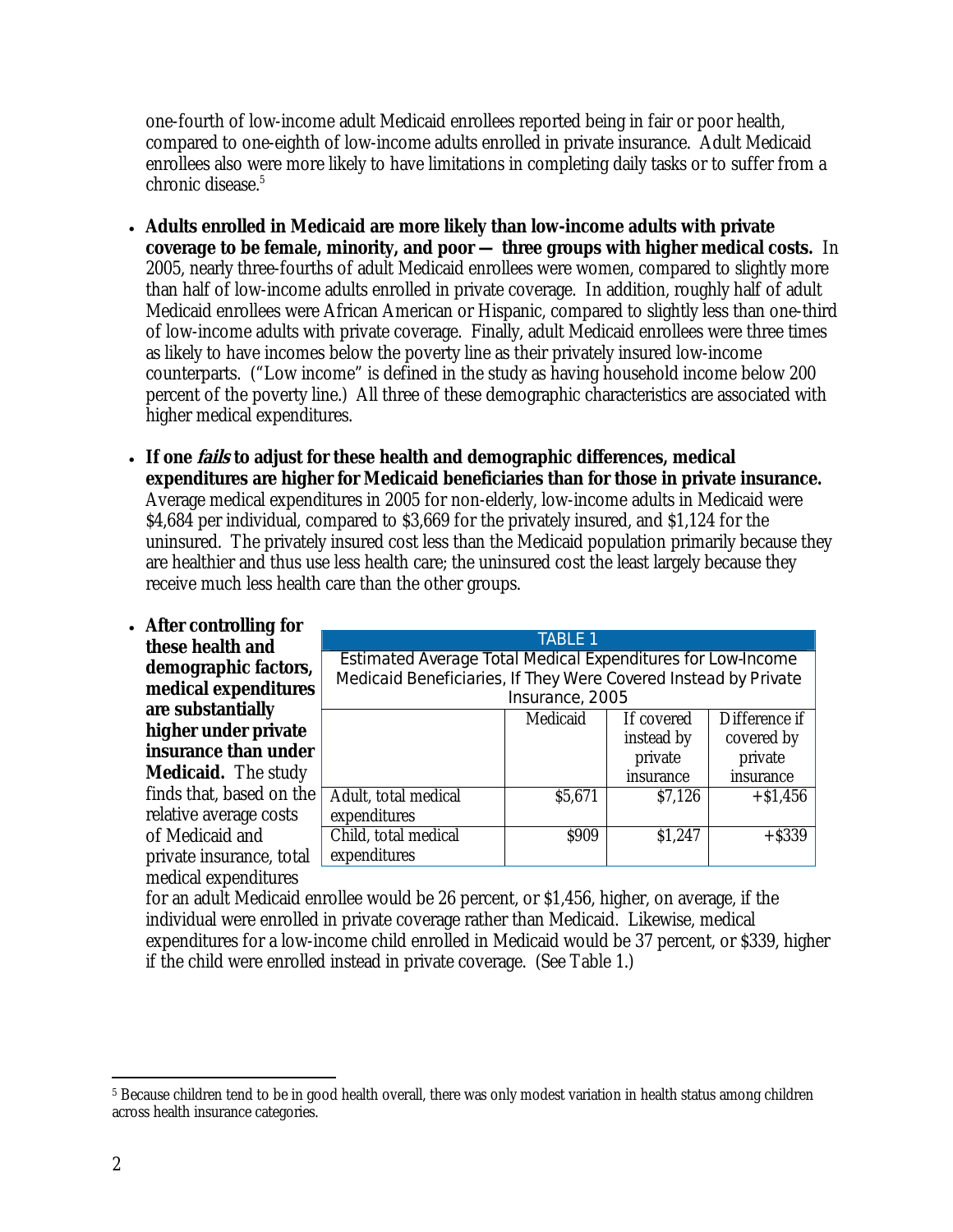• **Medical costs paid by insurance are higher under private coverage than under Medicaid.** Average medical costs paid by an insurer on behalf of an adult Medicaid beneficiary would be 7 percent, or \$360, greater on average, if the beneficiary were covered instead by

| Estimated Average Third-Party Insurance Payments to Health<br>Care Providers on Behalf of Low-Income Medicaid Beneficiaries, |          |                                                  |                                                     |  |  |  |
|------------------------------------------------------------------------------------------------------------------------------|----------|--------------------------------------------------|-----------------------------------------------------|--|--|--|
| 2005                                                                                                                         |          |                                                  |                                                     |  |  |  |
|                                                                                                                              | Medicaid | If covered<br>instead by<br>private<br>insurance | Difference if<br>covered by<br>private<br>insurance |  |  |  |
| Adult, amount paid by<br>insurance                                                                                           | \$5,474  | \$5,833                                          | $+$ \$360                                           |  |  |  |
| Child, amount paid by<br>insurance                                                                                           | \$867    | \$933                                            | $+$ S66                                             |  |  |  |

TABLE 2

private insurance. Similarly, the average amount paid by an insurer for a child Medicaid beneficiary would be 8 percent, or \$66, higher if the child were enrolled in private insurance. (See Table 2.) While the new research did not specifically examine this issue, average medical costs paid by insurers are lower for people on Medicaid likely because Medicaid has lower provider payment rates and administrative costs than private insurance does.

• **Out-of-pocket costs are substantially higher under private coverage than under Medicaid.** A lowincome adult enrolled in Medicaid would spend over six times, or \$1,096, more on an out-of-pocket basis, on average, if he or she were instead enrolled

| <b>TABLE 3</b>                                             |                  |            |               |  |  |  |  |
|------------------------------------------------------------|------------------|------------|---------------|--|--|--|--|
| Estimated Average Out-of-Pocket Costs for Low-Income Adult |                  |            |               |  |  |  |  |
| and Child Medicaid Beneficiaries, 2005                     |                  |            |               |  |  |  |  |
|                                                            | Medicaid         | If covered | Difference if |  |  |  |  |
|                                                            |                  | instead by | covered by    |  |  |  |  |
|                                                            |                  | private    | private       |  |  |  |  |
|                                                            |                  | insurance  | insurance     |  |  |  |  |
| Adult, out-of-pocket                                       | S <sub>197</sub> | \$1,293    | $+ $1,096$    |  |  |  |  |
| costs                                                      |                  |            |               |  |  |  |  |
| Child, out-of-pocket                                       | \$42             | \$314      | $+$ S272      |  |  |  |  |
| costs                                                      |                  |            |               |  |  |  |  |

in private insurance coverage. A low-income child enrolled in Medicaid would spend over seven times, or \$272, more if he or she were enrolled instead in private coverage. (See Table 3.) This likely reflects federal Medicaid and SCHIP requirements that significantly limit the deductibles and co-payments that states may charge low-income beneficiaries.

• **Covering the uninsured through Medicaid would generally be less costly — in terms of total medical expenditures, costs paid by insurance, and out-of-pocket costs per individual — than covering them through private insurance.** Total medical expenditures would have been 26 percent, or \$805, more in 2005 — and the amounts paid by insurers would have been nearly 5 percent, or \$153, more — if the average *uninsured* low-income adult had been covered through private insurance than through Medicaid. The adult's out-of-pocket costs would have been more than 600 percent, or \$662, more under private insurance than under Medicaid.

Likewise, total medical expenditures would have been 30 percent, or \$276, more if an average low-income, uninsured child had been covered under private insurance rather than Medicaid. The medical costs *paid by insurance* would have been about the same under private coverage and